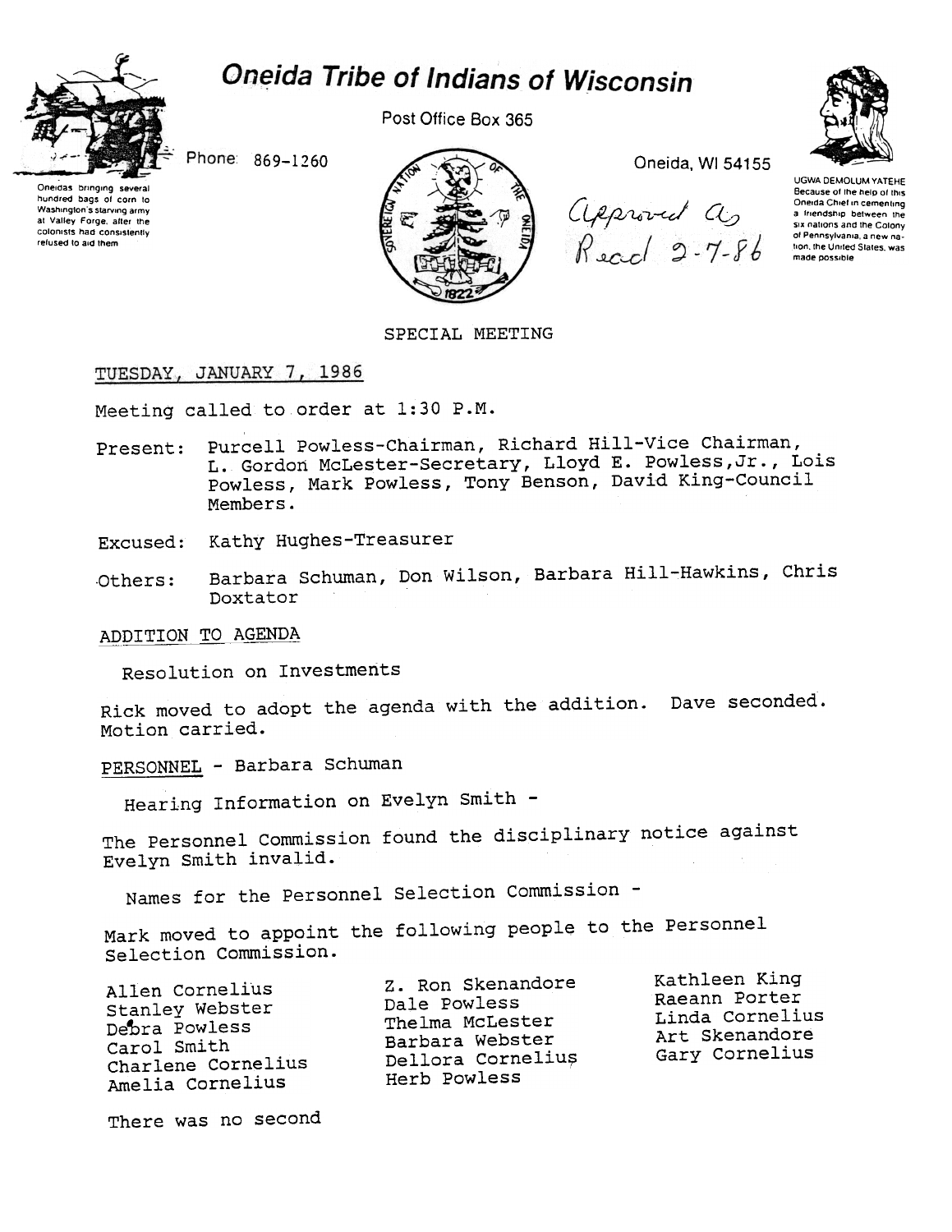1 AS PERSONNEL SELECTION COMMISSION (CONTINUED)

Gordon moved that the present members on the Personnel Commission be reappointed with the exception of Harriet Reiter who did not reapply. Lloyd seconded.

After more discussion, Lois moved to table until the policy Rick Hill is working on could be reviewed by the Business Committee. Dave seconded. Mark opposed. Motion carried.

Rick will be presenting a draft policy on Friday, January 10, 1986

Human Services Facilitator (New Position

Dave moved to approve the new position with the recommended changes. Tony seconded. Mark abstained. Motion carried.

TRAINING POSITION FOR DATA PROCESSING - Don Wilson

The Business Committee had reviewed the contract with Vince Cornelius at an earlier meeting and deferred any action until today.

Don Wilson recommended that the training contract be terminated and classify Vince Cornelius as an operator and lower his pay scale from 14-4 to a 14-2. This salary is in line with DP operators pay range in the area. Also forgive .any costs incurred for his schooling.

After discussion, Tony moved to approve the recommendation and the Tribe not enter into any more trainee contracts.

4 yes votes. 3 no votes. Motion carried.

Gordon stated the reason he opposed is because he disagreed with the last part of the motion that the Tribe not enter into anymore trainee contracts.

PHYSICAL THERAPY SERVICES CONTRACT -Barbara Hill-Hawkins

This is a contract between Physical Therapy Resources Inc., and the Oneida Health Center to provide physical therapy for patients, starting January 6, 1986 to February 28, 1986 at a cost of \$25.00 per hour for services.

Mark moved to approve, Dave seconded. Motion carried.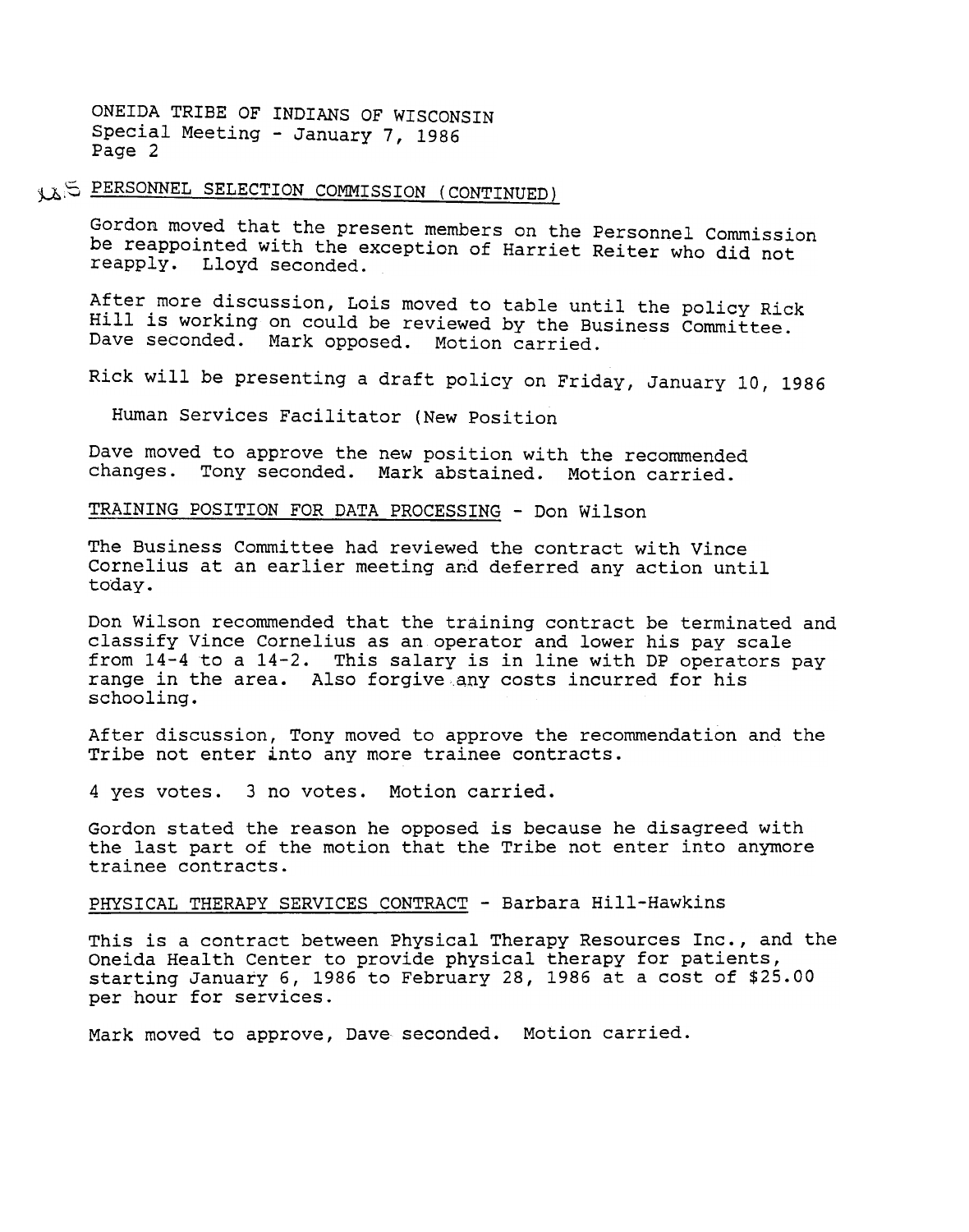LAND COMMITTEE MINUTES OF DECEMBER 30, 1985 - Chris Doxtator

The Land Committee recommends that Wisharts not be considered  $1.$ for purchase based on the Economic Development Office Report.

Rick moved to approve the recommendation. Mark seconded. Motion carried.

The Land Committee recommends that the purchase of the J & M  $2.$ Building be sent to the Negotiation Committee. Judy Cornelius and Ron McLester abstained from voting on this recommendation. Pat Cornelius stated that she wanted the minutes to show that she thought the building was partially funded from BrA grant.

Lois moved to table this recommendation until the questions are answered. Rick seconded. Mark opposed. Dave abstained. Gordon did not vote. Motion carried.

3. The Land Committee recommends that the Economic Development Office bid on the three acres in' front of the Oneida industrial Park.

Lois moved to approve the recommendation. Mark seconded. Motion carried.

The Land Committee recommends that Larry Barton be accepted for the rental of the house on Pearl street and Vic Doxtator be the alternate. 4.

Lois moved to approve the recommendation. Lloyd seconded. Motion carried.

The Land Committee took action to rescind their earlier action to accept the Wood Committee Resolution until there is a statement included in the Resolution that states the Land Committee and Business Committee are the overall authority. 5.

Rick moved to approve the recommendation. Lois seconded. After more discussion, Mark moved to table. Rick seconded. Motion carried.

The Land Committee recommends that the Oneida Tribe allow the Town of Oneida surveying privileges for the widening of Seminary Road. 6.

Lois moved to approve the recommendation. Tony seconded. Mark opposed. Motion carried.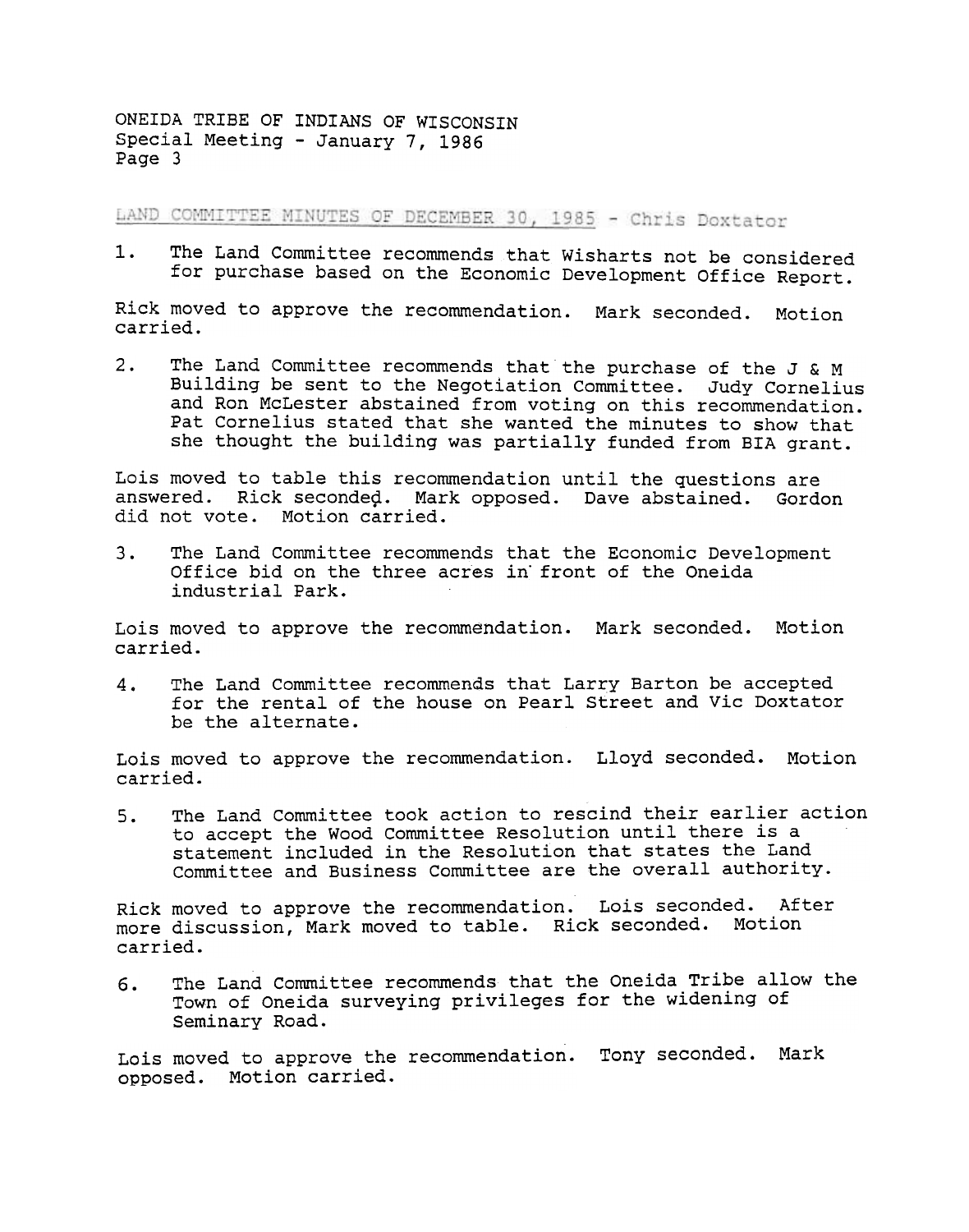LAND COMMITTEE MINUTES (CONTINUED)

-3° ¥r i

The Land Committee recommends that the Land Committee terms be  $7.$ extended from one year to two years.

Mark moved to deny, Lois seconded. Rick and Gordon opposed.<br>Motion carried Motion carried.

一座内

8. The Land Committee recommends that Betty Dennison, Carl Jorgenson and Maggie Fermanich be appointed to the three 3 expired positions on the Land Committee.

Mark moved to deny the recommendation. Lloyd seconded. Rick pointed out that he was working on a policy for appointments to<br>Boards/Commissions and he would be pringing a draft back on Friday, January 10, 1986.  $\ldots$  and  $\mathbb{R}^m$  is the  $\mathbb{R}^n$ 

Rick moved to table any action until a policy has been approved for appointments to the Land Committee. Cordon seconded. Motion WELFARE a ang ampanganan<br>Sina ang kabupatèn Sulawa carried. When e<br>Sabi

Mark moved that the Tribal Secretary notify Betty Dennison and Carl Jorgenson that their terms have expired. Lloyd seconded. Lois opposed. Dave abstained. Motion carried.

Rick moved to accept the Land Committee Report. Dave seconded. - 27 d: 1994<br>Leigh Right Motion carried.  $\frac{1}{2} \sum_{i=1}^n \frac{1}{2} \int_{-\infty}^{\infty} \frac{1}{2} \, d\mu$ 

# LETTER TO THE AREA DIRECTOR, EARL BARLOW

This letter is written to request that the Oneida Tribe of Indians of Wisconsin be included in the process of selecting the new Education Program Administrator for the Minneapolis Area Office.<br>Consistent with the provisions of P.L. 93-638, we feel that it is in the best interest of the Oneida Tribe and its continuing relationship with the Area Office that we make this request.

If the authority to include Oneida in the process is not within your scope of responsibility, we ask that you forward this request to the appropriate level for due consideration. Thank you for your attention.

Mark moved to approve sending the letter. Dave seconded. Motion carried.

# RESOLUTION #1-6-86-A ON INVESTMENTS

WHEREAS, The Oneida Tribe of Indians from time to time invests resources in Certificates of Deposits, purchases bonds and/or purchases Corporate Stock, and